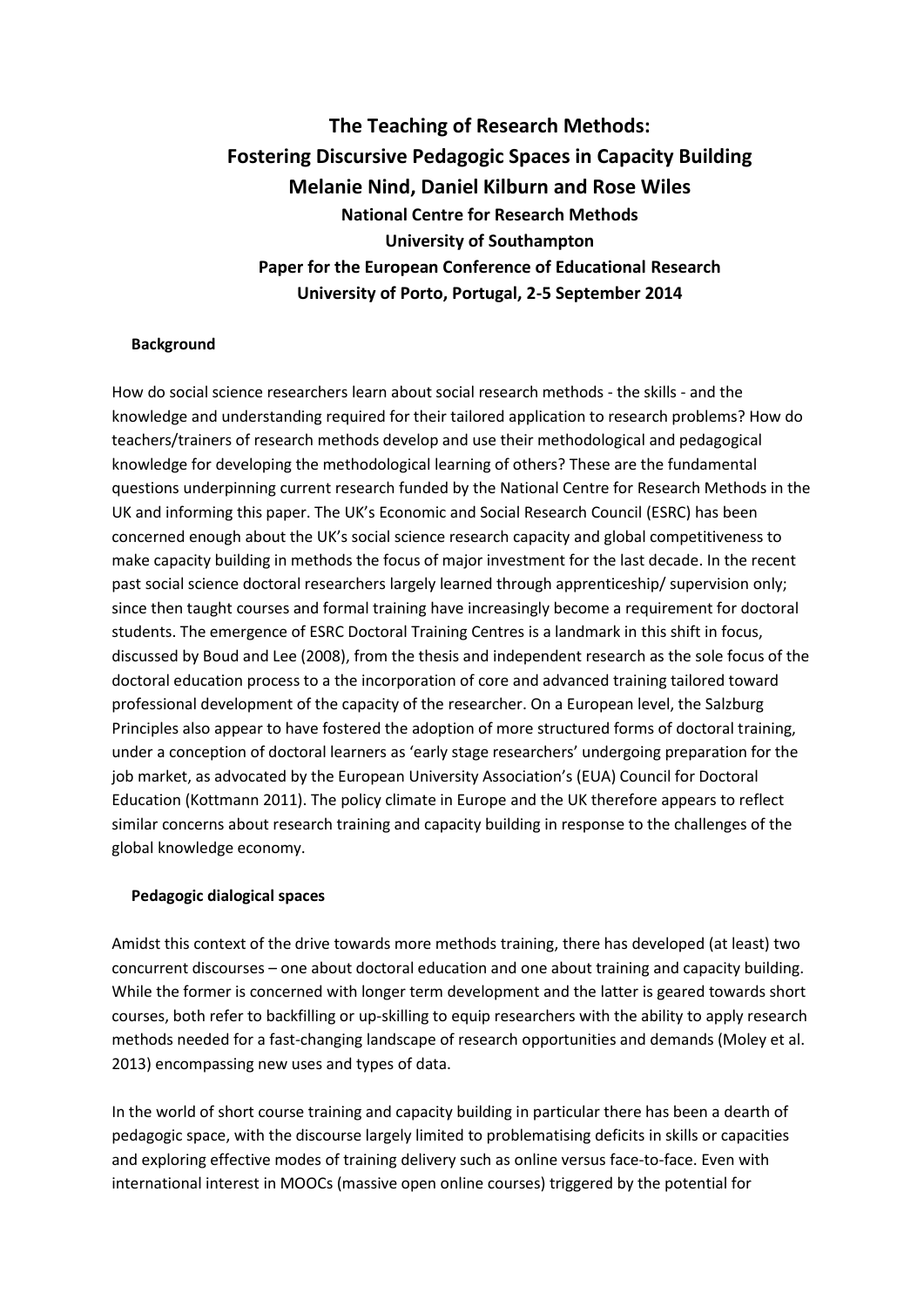economies of scale, there is limited interest in the tensions between potential for networked learning versus largely transmission (Daniel 2012). In the UK, a lack of research on the experience of doctoral students and particularly the pedagogy associated with their training has been observed via systematic review (Leonard et al. 2006). Other reviews of the literature on research methods training more widely have highlighted the lack a pedagogic culture for research methods (Wagner et al. 2011; Early 2013). Wagner et al. (2011) conducted a systematic review of academic literature 1997-2007 pertaining to the topics and gaps in research methods teaching and identified a lack of a 'pedagogical culture', that is a lack of debate, investigation and evaluation regarding how research methods are taught and learnt. Insights tended to be bounded by individual methods or discipline and based in experience more than research. More recently and more extensively, Earley's (2013) synthesis identified a similar sets of limitations in the literature and concluded that it contributed little on how students actually learn research method and little for teachers to use in developing their practice. Our own thematic review (Kilburn, Nind & Wiles 2014: 14) endorsed the finding of 'little evidence of systematic debate, whether in the form of cross-citations within the literature, or dialogue between disciplinary or methodological contexts' and 'little evidence of a "substantial research base" (Wagner et al. 2011:85)'. We did though find encouraging 'aspects of pedagogical scholarship' and 'increasing attention to the specifics of teaching and learning for particular research methods, approaches or techniques' (p.14). Moreover, we found indications that 'The potential limitations of past orthodoxies in research methods teaching are being aired, and, in response to learners' demands, methods teachers are innovating and experimenting with alternative approaches' (p.14).

The research discussed in this paper has been a response to this situation in which there is a need for the beginnings of pedagogic culture around research methods to grow. Our intention has been to conduct a study in which the processes and products of our research create pedagogic dialogical spaces where they have so far barely been apparent, specifically in the area of short courses for advanced and innovative research methods. We are engaged in an ongoing project to open and sustain a dialogue between teachers of research methods, the people concerned with strategy and provision of advanced methods training to researchers, methodologists and learners of research methods.

Theoretically, concepts of complexity are useful in this research. Our working premise is that what is needed is not what Stacey (2012) describes as the high agreement, high certainty territory of standards, guidance and monitoring of best practice. This would lead to prescriptions of pedagogic practice and ultimately undermine the development of a pedagogic culture. The opposite in terms of Stacey's low agreement, low certainty territory of chaos and anarchy would be equally unhelpful. The research is concerned with nurturing the middle space 'zone of complexity' fostering exploration and dialogue so that the pedagogic culture can blossom. Stacey (2001: 210) argues that 'the source of skilled behaviour is not tacit knowledge locked in an individual's head but the ongoing participation in patterns of relating'; thus, it is the relating between teachers and trainers (with their different cultures and identities) and between teachers and learners that we have been exploring. This is transformative research designed to bring transformative learning with it, in that taken-forgranted frames of reference (perspectives and habits of mind) will be opened for scrutiny and potential change (Mezirow 2003) with the participants in the study potentially changed by it. The research may be a catalyst for 'extended professionalism' (Carr and Kemmis 1986: 19) – with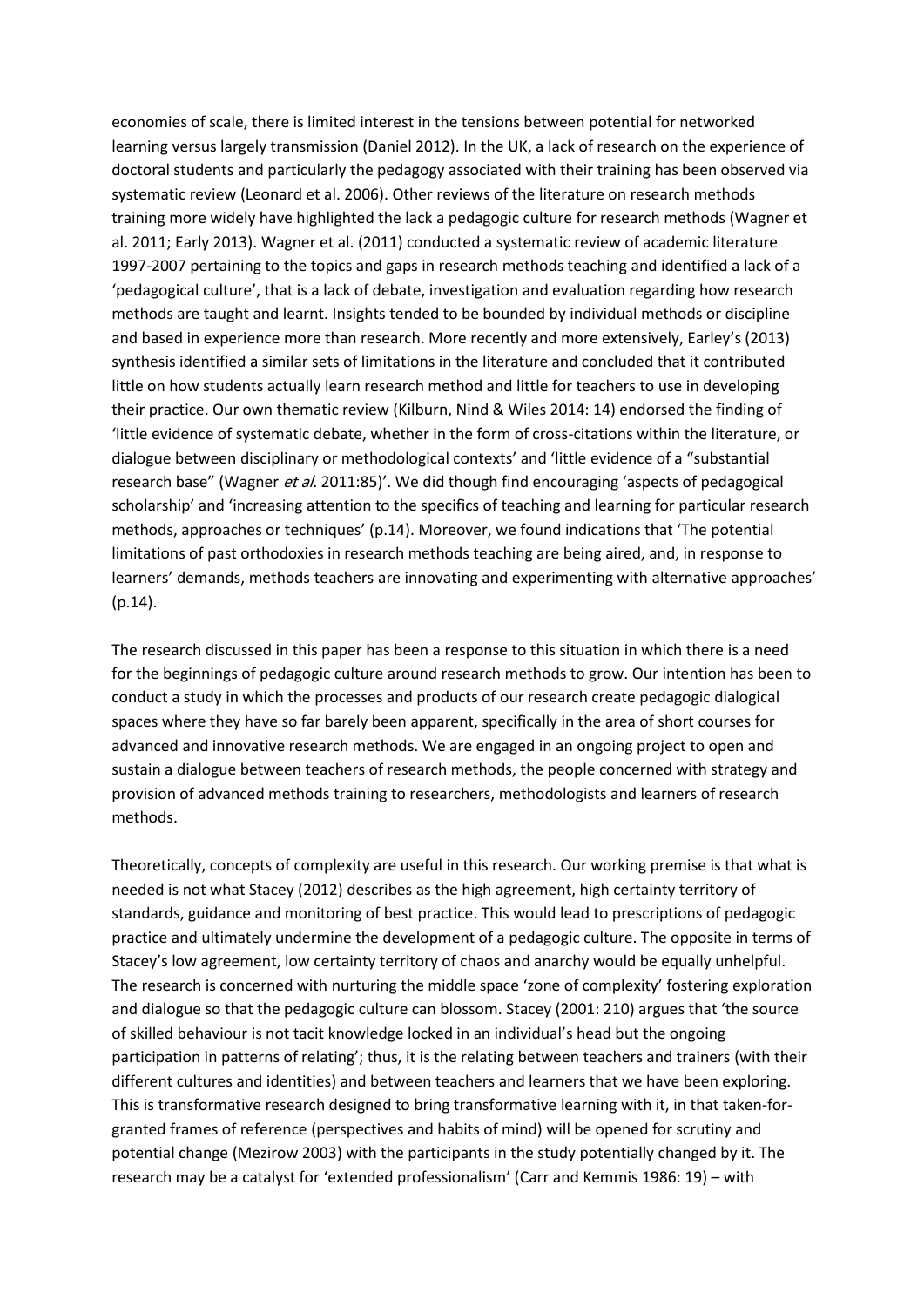professional teachers/tutors extending beyond knowledge as technical expertise to embrace to some extent a strategic, critical or promblematising approach (reflexivity) to their teaching as to their research.

In fostering dialogue in this research we have followed Stacey's (2012: 113) advice that it is widening and deepening the conversation that matters – as opposed to 'closing down the conversation by a hasty jump straight to what is thought of as a "solution"'. Creating research 'spaces for restless encounter' (Fielding, 2010: 61) is a constructive route to enable 'creative, holistic and potentially transformative ways' of engaging with the challenge and teasing out the pedagogical content knowledge for social research methods.

# **Methods**

To-date, as we have argued, there has been comparatively little empirical engagement with the processes involved in the teaching and learning of social research methods (Earley 2013). Published work has largely been represented by reflections on in-house action research, evaluations or case studies of particular cohorts, contexts or challenges. The methodology for this research was a deliberate attempt to move beyond such parameters and instead engage participants from across disciplines, organizations and methods with a focus on how advanced or innovative social research methods are taught and learned.

The design comprises a complex, iterative process of combining an expert panel method with video stimulated recall and reflection focus group dialogue. Thus we have conducted one-to-one, in-depth, semi-structured interviews with a panel of eight specialists in research methods – and in the teaching and learning of such methods – to illuminate the issues at the heart of the challenge of building capacity in social science research methods. Themes generated from analysis of these interviews were further discussed in three hour-long focus group interviews with experienced and specialist methods teachers (14 in total) and in an online forum involving 18 doctoral and early career methods learners. Alongside this, we conducted detailed observation and video recordings of four short course teaching/training events, which we then used to stimulate discussion in focus group dialogue with eight participating teachers/trainers and 25 learners about what they had just done, said, and thought - and why. This close up component added a more immediate temporal/distance perspective on the challenge of teaching and learning particular methods, specifically multi-modal analysis, computer-assisted qualitative data analysis software, multi-level modelling, and systematic review.

The approach throughout, across all the methods, has been to foreground working with other teachers/ trainers/ developers/ users and learners of methods and not to pass judgment, or do research, on them. We sought to engage advanced methods teachers and learners in working with us with the aim of elucidating the distinctive pedagogical challenges, demands, knowledge and processes involved in this field. We are ourselves researchers, methodologists, teachers and learners of research methods, thus working with others in the project we are outsider to their courses, insiders to their broad communities, occupying the insider-outsider status of the 'paradox of detached involvement' (Stacey and Griffin, 2005: 9) perhaps, within the dialogue while simultaneously looking in on the dialogue.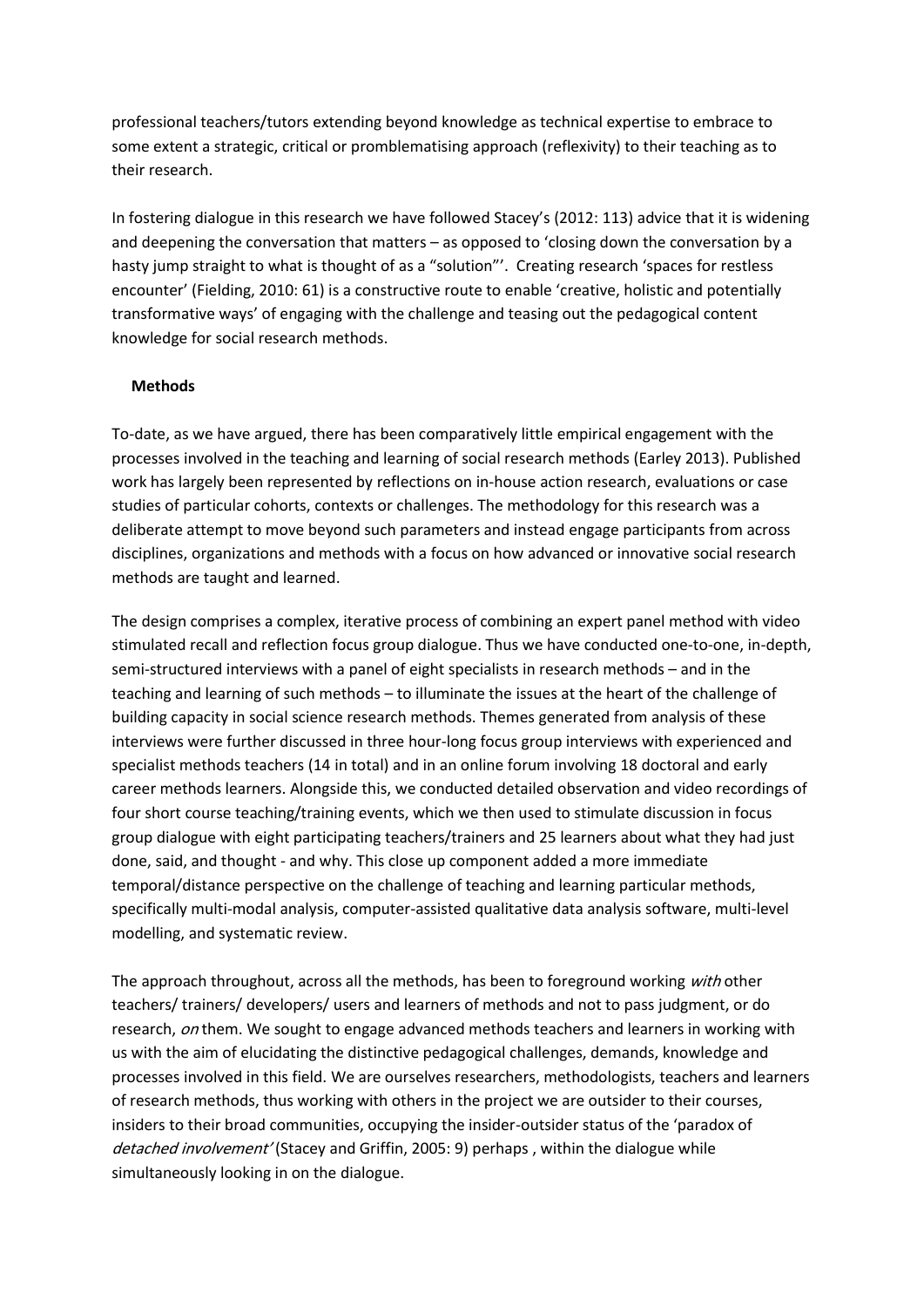# **Findings**

**.** 

The themes from the different methods flowed through the various dialogic encounters such that the combined dataset led to small number of over-arching leitmotifs related to our original research questions:

- (i) the challenges discussed in relation to teaching and learning advanced or innovative methods;
- (ii) the teaching approaches that are used, valued or regarded as problematic;
- (iii) the pedagogical content knowledge of methods teachers/trainers the assertions made about what they know about how to teach research methods - their pedagogical discourses and thinking;
- (iv) innovation in research methods and what this means for the teaching of them, and innovation in teaching and learning regardless of whether the methods are innovative;
- (v) the qualities and pedagogical learning of methods teachers/trainers; and
- (vi) the qualities that learners bring to the pedagogic situation.

In this paper we focus on the first three, though often the themes are inevitably intertwined. The specialist panel began the conversation about the challenges involved in teaching and learning advanced or innovative methods in response to direct questioning about this, linking it to discussion of their own methodological expertise, pedagogical experience and concerns. A common thread was the wide variation in learner knowledge or skills, making the challenge how to address these different levels of preparedness or 'having to quickly ascertain where people are and quickly realise where I can start off at' (Nadia, CAQDAS). Thus the mismatches between learners and contexts were highlighted, including the mismatch between the complexity of the material involved in learning the method and the amount of time available to teach it (typically between one and three days, for these sorts of courses). Pedagogically this presents challenges related to the timing, sequencing and pace of the teaching, intensified by the diversity of the learners and their often unknown nature. Julia Brannan<sup>1</sup> expressed the problem that the short course model is meant to solve but does not always achieve: 'For any kind of learning to be maximally beneficial, it has to occur at a point when you are likely to put it into practice.'

The expressed challenges were somewhat different according to whether the discussion was about quantitative or qualitative methods. Teachers of quantitative methods spoke more of the challenges associated with fearful learners, with sometimes weak mathematical foundations on which to build, and with making research methods learning appealing. This sometimes led to teachers adopting approaches involving 'mass gimmickry' (Andy Field), but also with the aim of engaging learners in relevant research problems and data. Teachers of qualitative methods spoke more of the challenge of needing to ground methods in ethics and theoretical and epistemological underpinnings (Amanda Coffey). Most countered the view that qualitative methods cannot be taught, though learners still experienced some of this, one ethnographer commenting on the forum that 'When I started my fieldwork it was a "learn as you go" experience. Maybe that's the nature of it.' However, both quantitative and qualitative specialists shared concerns with relating methods learning to knowledge

 $1$  With their agreement the specialists in the individual expert panel interviews are named, for others pseudonyms are used.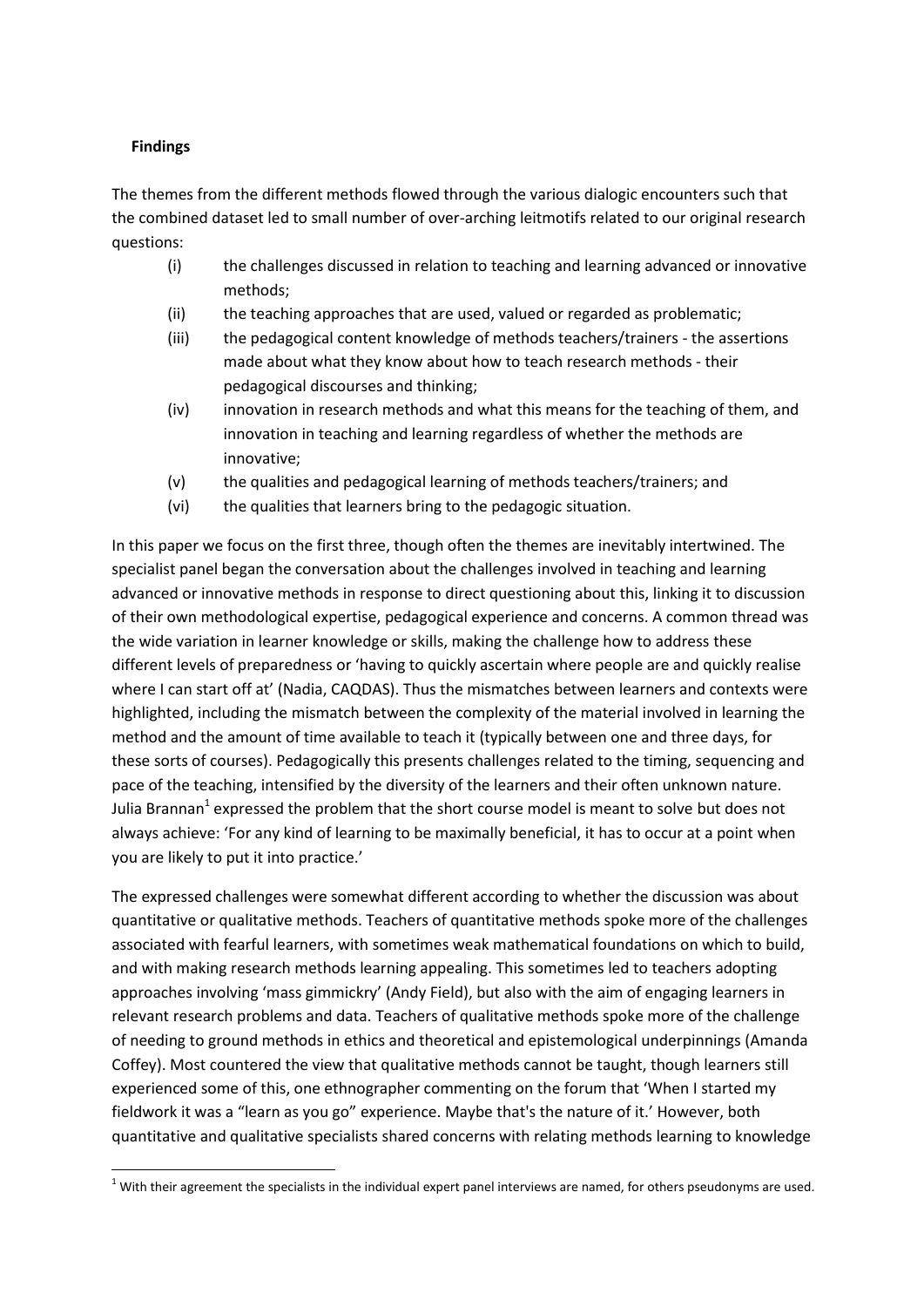of everyday worlds, and to thinking about data and evidence, whether it be employing a 'statistical imagination' (John MacInnes) or stimulating critical engagement (Amanda Coffey). All the teachers discussed the challenges associated with the kinds of data involved with their methods and how they used data in their teaching approaches. Some advocated using real data, while others preferred data designed for the pedagogical purpose, though all saw the need for data to act as a pedagogical hook. There was near unanimous agreement around the aim of learners actively doing things with data, expressed both in terms of the challenges for teaching as well as the benefits of learning in this way.

The challenge of *what* to include and *what* to leave out was as big as the challenge of *how* to communicate it and how to pass on skills and understanding. This was a particular consequence of the short course format which prompted descriptions of a constant battle with time and ongoing compromises and decisions regarding comprehensiveness versus cohesion, methodological literacy versus methodological competence, the conceptual versus the operational. The challenges shaped the teaching approaches and the teachers' developing pedagogical content knowledge. By this we refer to Shulman's (1986, 1987) concept of transforming subject expertise and general pedagogic knowledge into particular professional craft knowledge on, in our case, the teachability of research methods including things like how to powerfully represent ideas, which analogies and examples are effective, and what makes grasp of particular aspects easy or difficult. From the learners' perspective, time spent in active learning and time spent in interaction with each other or hearing from more expert peers was particularly valued, as was resource material to prepare for face-to-face teaching and to follow up with (video stimulated focus groups). Everyone appreciated the sharing of insights from researchers' lived research experience as invaluable for embedding methods learning in authentic research problems and situations (although there was some disagreement over how far these should be based in particular disciplinary contexts).

In terms of the journey of ideas across dialogic spaces the individual expert interviews located the key ideas within policy debates, national or institutional developments, and methodological innovations and developments. Other teachers and learners related these to their particular methods or disciplinary contexts. The close up component of discussing actual training events immediately following their happening placed the ideas in even sharper focus. For example one learner articulated a lot about the pedagogical decision-making in the course on systematic review she had just undergone:

I think it was a really well balanced course in terms of content, but in terms of paradigms as well, because I think, like what you were saying about kind of doing the qualitative critical appraisal first, I think because you get really used to kind of what's traditionally, so you're like oh I'll just do the quant first because that's what everyone does, and then it kind of like you then learn that in a way, like it kind of almost reinforces the, you know the paradigm like oh well the quantitative is what you do, what you would do first if you were doing research on something, you would then translate that into your practice, whereas to me I was like oh we're doing qualitative first, and it kind of like promotes qualitative research within this forum and actually I think they were treated really equally, which, because I'm interested in mixed methods that's really interesting to me that actually it's a really open, equal forum where no-one comes with a massive agenda and no-one comes trying to attack the other one, and I think actually it's a really productive way of doing it, so I thought that was really interesting, and I like definitely picked up on that.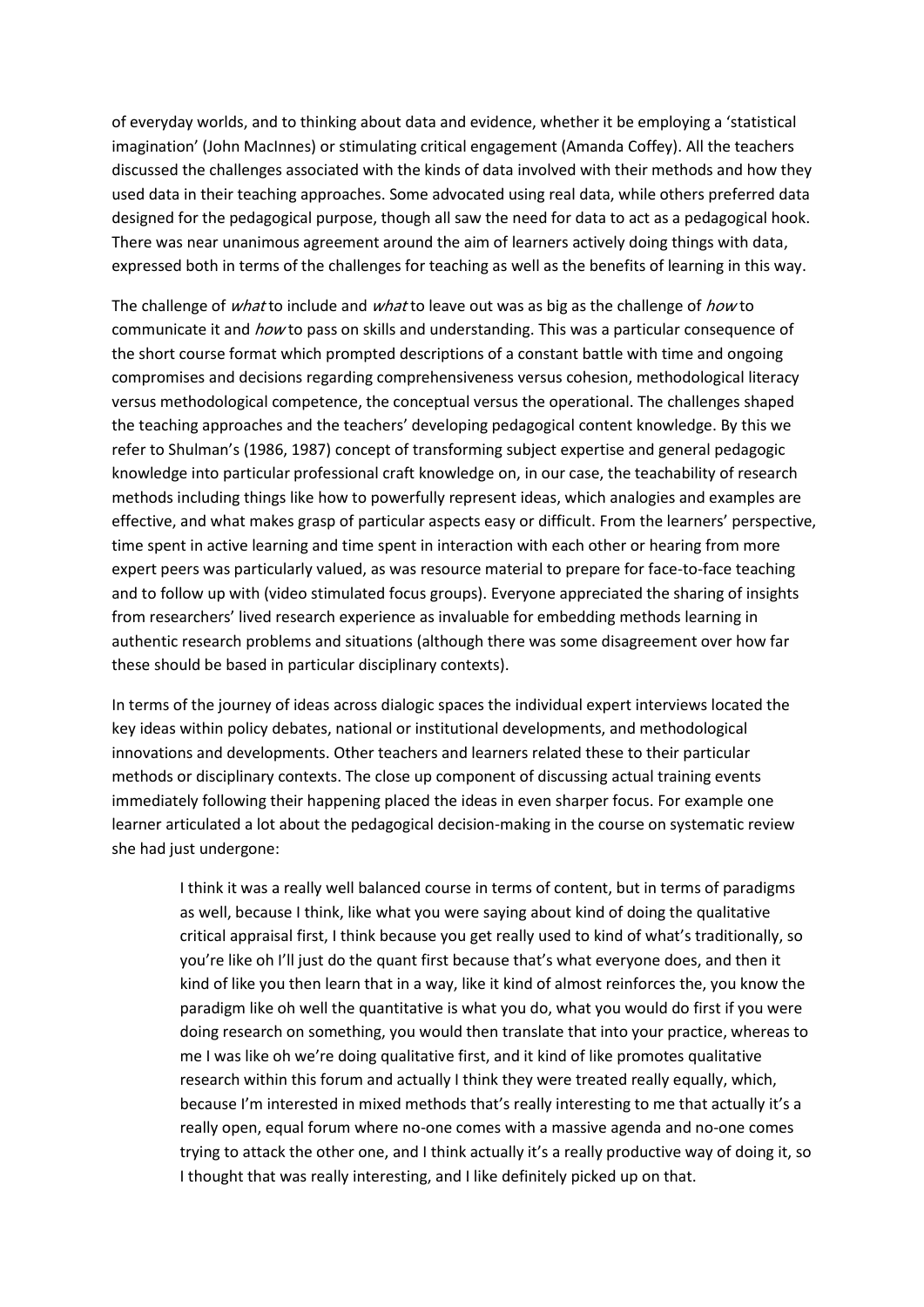Some participants utilised specialist pedagogic language with reference to 'pedagogical starting points', learning by doing, problem-based learning, hooks for critical engagement, embodiment of methods (Amanda Coffey, Pat Sikes, Malcolm Williams). Sometimes pedagogical concepts, such as active and interactive learning, modelling, reflective learning, differentiation, and the limitations of a didactic approach were communicated, but most often without the speakers necessarily using these terms. Those without backgrounds in education did not have easy recourse to the vocabulary that can aid pedagogical discussion.

Some of the pedagogical knowledge communicated was well-rehearsed, built up over years, for example:

often if I know I've got people in the room who have used another software, then that's a really good teaching mechanism for me, because when I'm saying something about one software and I compare it to how it works in the other software, that's often quite a good way of making something clear I think, so I do, I do, but I wouldn't do that if I had room with fourteen people very much, because…

Other knowledge was more fresh, knowledge in the making, such as:

| Daniel:      | The diagram actually became quite important.                                                                                                                                                                                                                                                                 |
|--------------|--------------------------------------------------------------------------------------------------------------------------------------------------------------------------------------------------------------------------------------------------------------------------------------------------------------|
| Nadia:       | You know that diagram, I've never drawn that diagram for [this course focus]<br>before.                                                                                                                                                                                                                      |
| Mel:         | I've photographed it.                                                                                                                                                                                                                                                                                        |
| Nadia:       | I draw that diagram when I teach with the other stuff I've had to produce<br>before, but because of the, because of the thing that we were talking about, I<br>don't draw that, I've never drawn it with, so that was a bit of [.]                                                                           |
| Mel:         | So that was new.                                                                                                                                                                                                                                                                                             |
| Nadia:       | So I was half way up thinking I'm not sure what's going to happen when I get up<br>the other end.                                                                                                                                                                                                            |
| Kim:         | No, it was useful; really useful.                                                                                                                                                                                                                                                                            |
| Nadia:       | Good. So that's trying something I know works in the context of something else<br>here, but I wasn't planning to do that, it was just because of the conversation<br>we were having, I thought okay, this is what this is isn't it, so I then, but I wasn't<br>really sure how it was going to turn out, so. |
| Mel:<br>Kim: | So that was a bit of risk taking wasn't it, but it paid off you were saying.<br>Oh yeah, really, it really helped clarify things for me.                                                                                                                                                                     |
|              |                                                                                                                                                                                                                                                                                                              |

In the dialogic spaces created ideas were challenged and affirmed. One teacher expressed his concerns about the parts of the teaching not under his direct control:

where I'm actually planning what goes on to a workshop or a course, the bit where there's a great big space with nothing in it, other than exercise or round table discussion, it makes me feel nervous putting it in, and because you feel to prepare, you've got to prepare, you've got to do something, and this idea of having this enormous space, and so there's always a tension that I feel when I'm putting together a programme, of just how much I'm willing to risk, and it feels like a risk.

And the learners helped him with that, one commenting 'I think we could have had another fifteen, twenty minutes easily on that' and 'by that point we kind of knew each other well enough that it was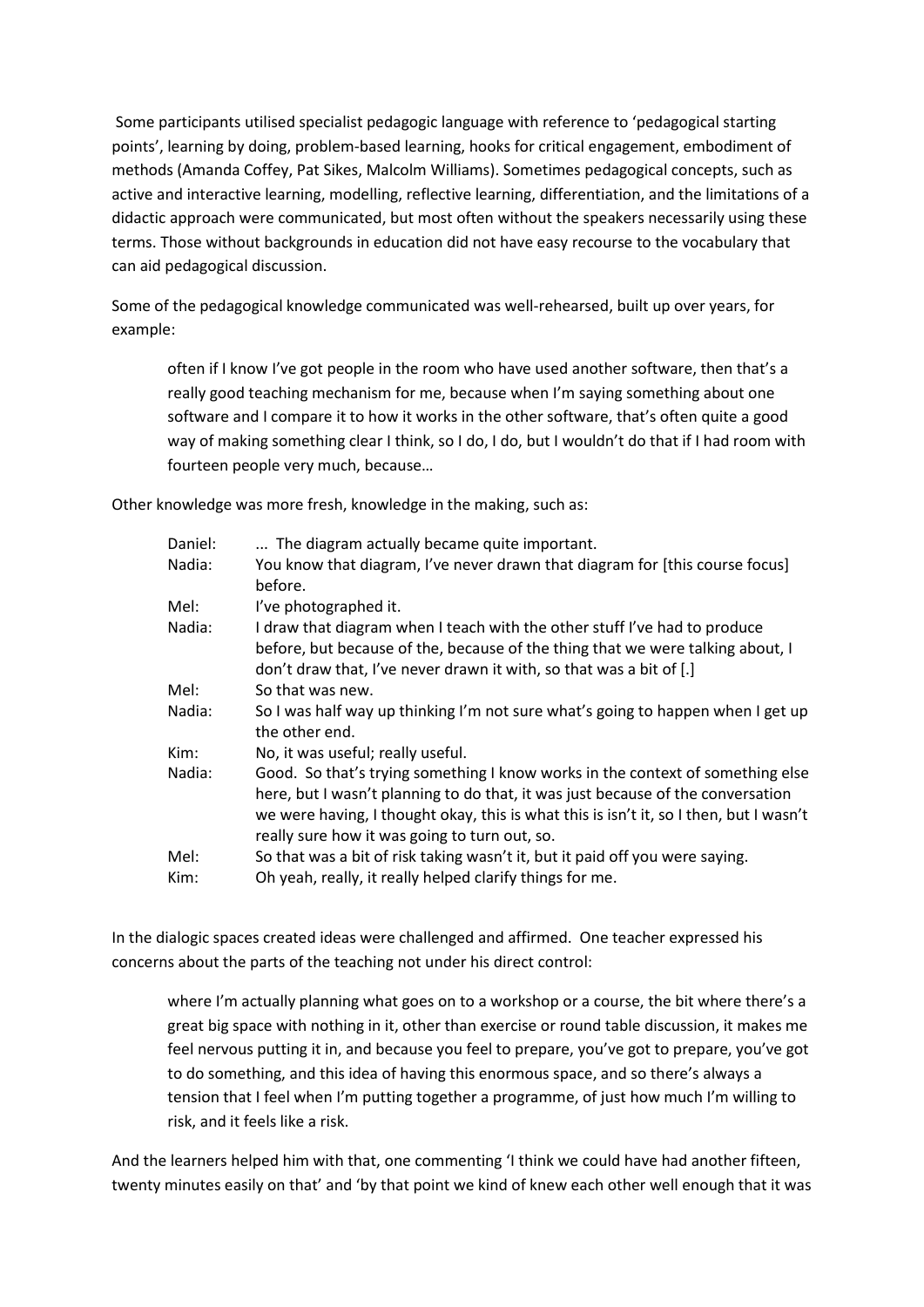really helpful doing this group work'. Another added 'I think it's so much nicer talking in peer groups rather than just asking direct questions all the time, because it's just, you don't know each other, and then even like little bits that you need clarification on, it's easy to do with the person sitting next to you, but then if there is a bigger issue, you can kind of …'. The led the tutor to conclude, 'I think you're right, it's about holding my nerve as an organiser, and allowing there to be big blank space to sit there.' Importantly then, implicit, tacit knowledge was brought into the dialogic space where it could shape and be shaped into new forms of knowledge in interaction with others.

# **Discussion and conclusion**

This research was not geared toward establishing best practice but toward fostering pedagogic how to discourse and cultures that might contribute in ways that are more productive than policy drives for *more and more* training. The conference paper will hopefully facilitate a valuable enriching of the conversation with a European dimension while showing why dialogue about the findings and issues is as important as the findings themselves.

The problem highlighted by Earley (2013: 2) is that the pool of research means that methods teachers are in a position in which they have to 'rely on a network of peers, scattered research literature, and much trial-and-error' for developing their practice. This research shows that teachers of advanced or innovative methods also rely on deep methodological knowledge, extensive research experience, and feedback where they can get it, as a basis for their teaching. It also provides a study that crosses social science and related disciplines, numerous research methods, twelve institutions and multiple roles in its sources of evidence. Good dialogue is about enabling us to have a constructive relationship with our 'authoritative doubt' (Mason 2005), that is, our balance of knowing and not knowing pedagogically, which offers potential for learning. Creating dialogic spaces to deepen the pedagogic conversation is informing, and will further inform, the strategic work of the National Centre for Research Methods, Doctoral Training Centres and other providers and facilitators of methods teaching and learning, so that it has impact on practice and policy. Through the dialogic process there is the option to move away from the constraints of the language of clients, delivery, and over-simplified training outputs, and scope for an alternative 'rich storying' (Todd, 2007: 84) of what is going on in methods teaching & learning for the individuals involved.

### **References**

- Boud, D., and A. Lee. (2008) Framing Doctoral Education as Practice. In Changing Practices of Doctoral Education, ed. D. Boud and A. Lee. Abingdon: Routledge.
- Carr, W. and Kemmis, S. (1986) Becoming Critical: Education, Knowledge and Action Research, Falmer Press.
- Daniel, J. (2012). Making sense of MOOCs: Musings in a maze of myth, paradox and possibility. Seoul: Korean National Open University (http://jime.open.ac.uk/article/2012-18/pdf) Accessed [1.5.2013].